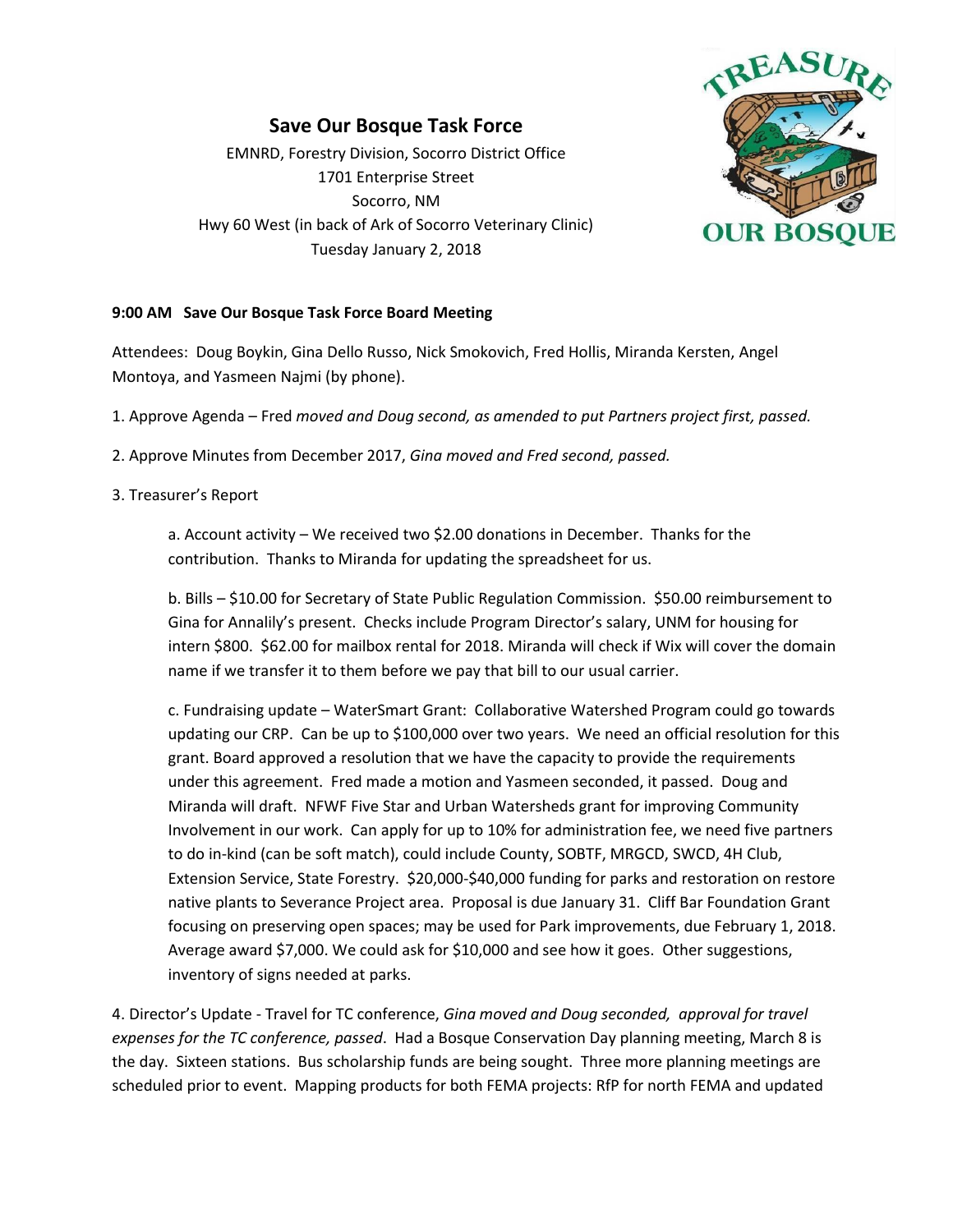project area map for FWS completed. Grantwriting for the grants described above. Cross-Watershed network workshop planning. Completed monitoring for Tiffany Fire Rehab project. Willow tour at BdA, permit is done. Dates for harvesting January 19-22 and 26-29. Need to do contract with Darrel, include 3-4 deliveries during planting time. Volunteers to help with harvesting for our nursery. Friday Feb 16 is a Sevilleta NWR volunteer day that Friends and Amigos are participating in – we could join them on that day. February 13 will be our planting day at the nursery. She is still working on our insurance. Miranda will respond to requests for information. Audit, we need a CPA. Doug will contact Rick Penner about doing this work.

## 5. Project Updates

a. Socorro County Wildfire Hazard Mitigation Projects (HMP) Status - The Socorro Valley Wildfire HMP, Phase 1 continues with a draft Environmental Assessment due out for public comment within the next month or two. For the Socorro County North Bosque HMP, we have locations for project work and Phase 1 Environmental Compliance RfP is now being evaluated. Both projects will add greatly to the fire protection of the bosque and homes on the river within Socorro County. Save Our Bosque Task Force continues to be a strong partner in this project.

b. Partners for Fish & Wildlife Projects Status – Angel attended to discuss next steps with us. We can do a new agreement with Partners this FY. Lawrence-Devers is completed and final payment will be done this month. FEMA compliance that affects the Thomas/Brook and Dewey should be done by April 2018 and they are a priority for on-the-ground work. We discussed other potential projects that will have invasive species clearing done through the FEMA project.

c. Riverine Parks/SNA Updates – SNA – tabled. Riverine Parks – levee mowing update: started at the flood control working south. Yasmeen will check in with Lorenzo on this needed maintenance. Thank you MRGCD for this work!

d. Rio Grande Trail, Socorro Valley Trail efforts - Next meeting January 9 in Santa Fe. Miranda will reach out to Christy Tafoya to see about them coming down here. The Commission presented to the MRGCD Board in December. Yasmeen thought it went well in terms of working with them for trail alignment and conditions.

e. Sevilleta NWR Project Status – Started with \$117,000, overhead, contract for 3000 willows last year has been spent. Obligated \$24,000 for 3000 from Black Willow Nursery for early 2019. Darrel Reasner and Johnny Munno will be harvesting the next 4000 this year. We need to work up a schedule for any monitoring needs on Sevilleta NWR for 2018. Have until 2021 to complete work under the agreement.

f. Central Socorro Bosque Severance Project Status – should be done with Severance 4 mastication this week. Hand crews working next week. Seeding and planting to wait until later in 2018.